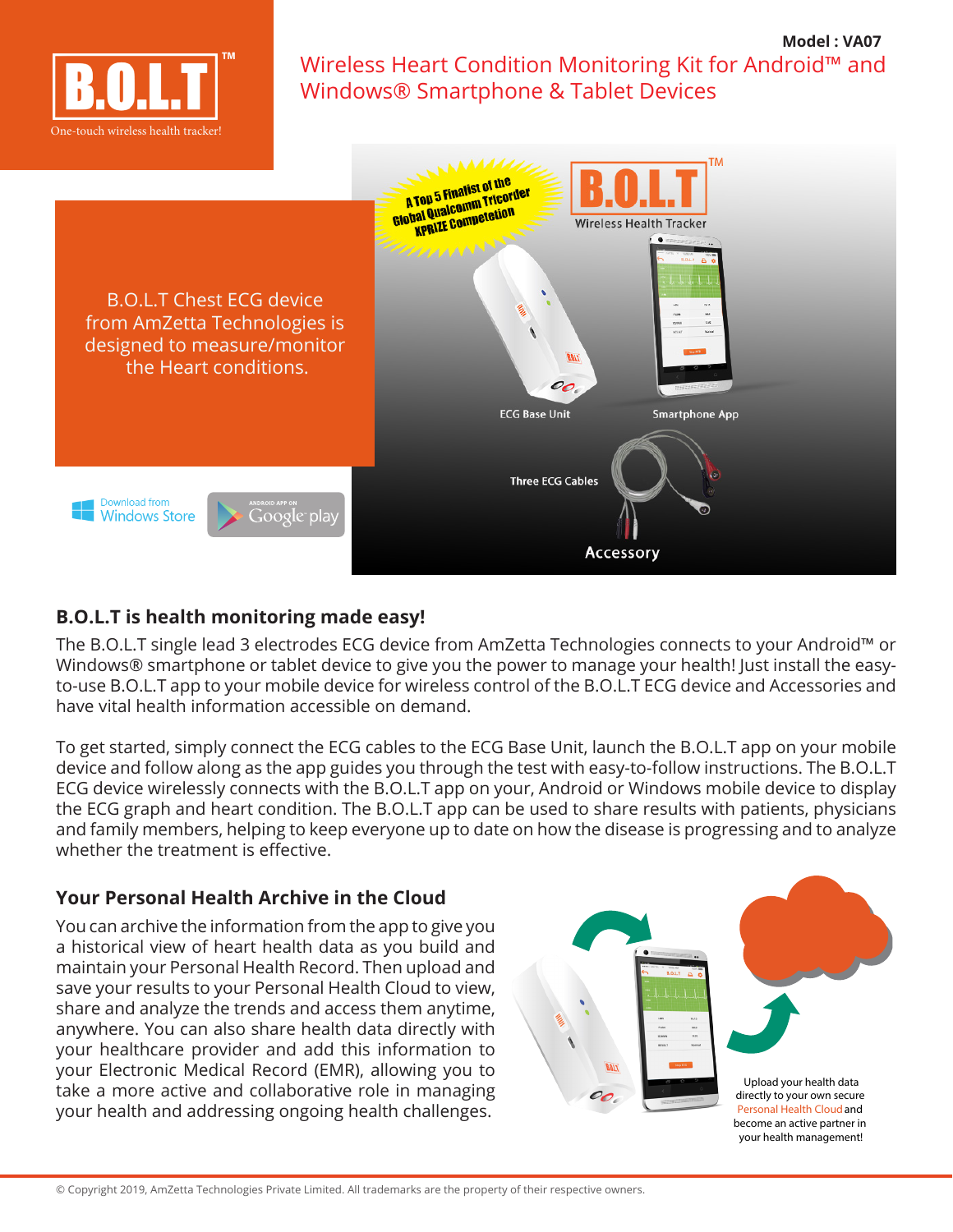### **Accessory Plug-Ins:**

■ Three ECG Cables

### **Features:**

- Provides & Displays ECG waveform
- Measures Heart Rate Variability (HRV), Respiration rate (RR) and Heart Conditions
- Available for Android and Windows smartphones and tablets
- Easy-to-use B.O.L.T app instantly displays results and health condition
- Comfortable accessories to use.
- Ability to store data in B.O.L.T Personal Health Cloud
- Maintain historical / trend data of all vital statistics measured
- Multi-language support
- Multi-user login support with built-in security to safeguard and protect personal health data
- Rechargeable Battery
- Extensible API to support integration with external health systems and web applications

### **Benefits:**

- Check your Heart Condition instantaneously
- B.O.L.T Chest ECG is a single lead wireless ECG recorder and analyzer that helps to detect various heart conditions.
- The application records and plots the ECG signals, measures thoracic respiration rate and diagnoses heart conditions.
- The ECG signals and analysis data can be uploaded to the user's personal health cloud.
- The user has the ability to track, share and save the ECG data and view them anytime, anywhere.





## Engineered by a Top 5 Finalist in the Global Qualcomm Tricorder XPRIZE Competition!